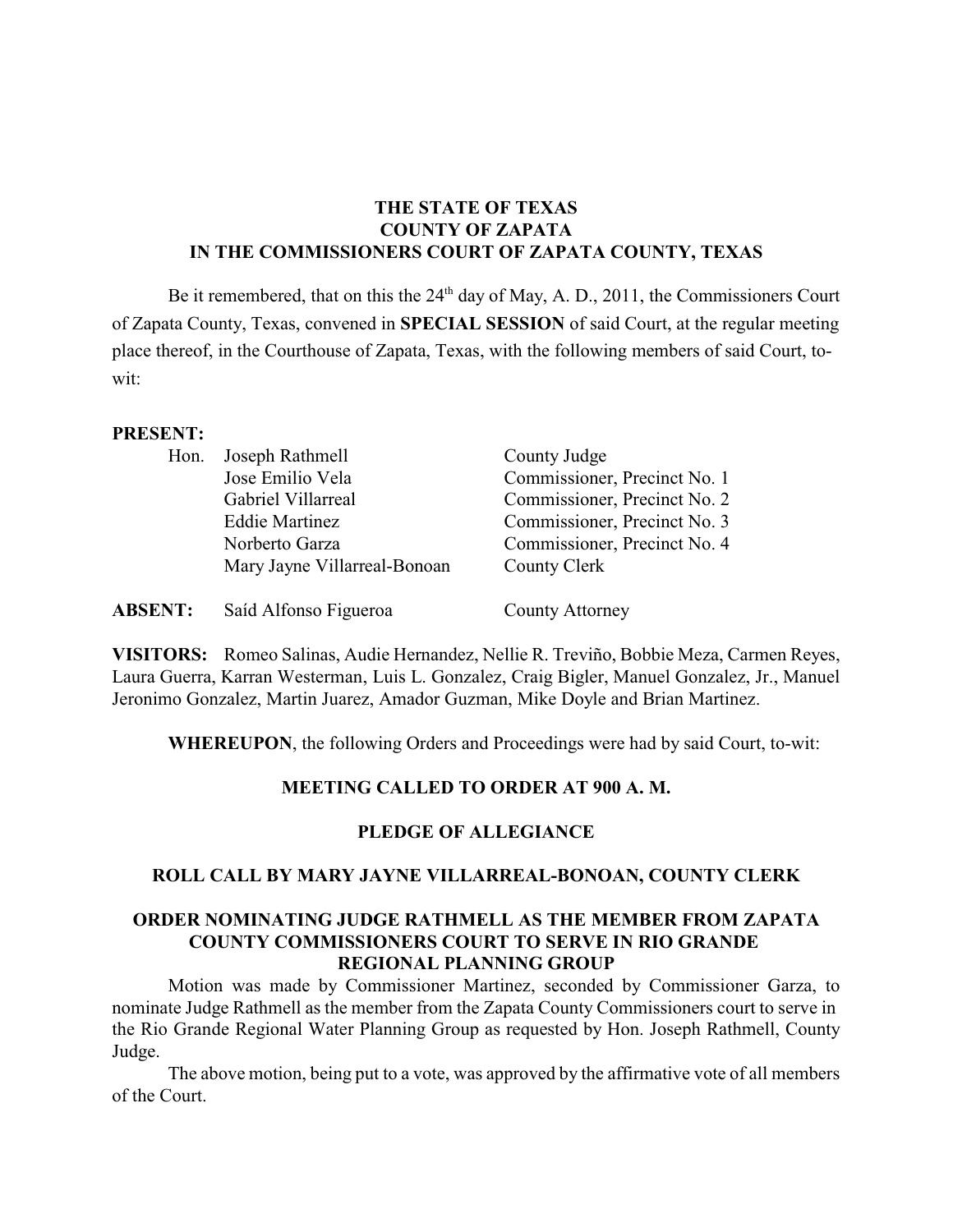# **ORDER TO TABLE REQUEST BY COM. VELA TO APPROVE REDISTRICTING OF ZAPATA COUNTY PRECINCTS AND IDENTIFY NEW BOUNDARIES TO COMPLY WITH 2010 COUNTY CENSUS DATA**

Motion was made by Commissioner Garza, seconded by Commissioner Martinez, to table request by Commissioner Vela, to approve redistricting of Zapata County Precincts and identify new boundaries to comply with the 2010 County Census data.

The above motion, being put to a vote, was approved by the affirmative vote of all members of the Court.

# **ORDER APPROVING FINAL PAYMENT TO ABCT CONTRACTOR FOR PRECINCT 2 BOND PAVING PROJECT**

Motion was made byCommissionerGarza, seconded byCommissioner Martinez, to approve the final payment to ABCT Contractors for the Precinct 2 Bond paving projects as requested by Hon. Jose Emilio Vela, Commissioner Pct. 1.

The above motion, being put to a vote, was approved by the affirmative vote of all members of the Court.

### **ORDER APPROVING INSTALLATION OF SECURITY LIGHT**

Motion was made by Commissioner Garza, seconded by Commissioner Martinez, to approve installation of a security light at 507 Falcon Lane (to be taken from 2011-2012 allotments) as requested by Hon. Eddie Martinez, Commissioner Pct. 3.

The above motion, being put to a vote, was approved by the affirmative vote of all members of the Court.

#### **ORDER APPROVING INSTALLATION OF SPEED HUMP**

Motion was made byCommissioner Garza, seconded byCommissionerVillarreal,to approve installation of a speed hump at the corner of Falcon and Cuellar lane in Siesta Shores as requested by Hon. Eddie Martinez, Commissioner Pct. 3.

The above motion, being put to a vote, was approved by the affirmative vote of all members of the Court.

# **ORDER APPROVING INSTALLATION OF SPEED HUMP**

Motion was made byCommissioner Martinez, seconded byCommissionerGarza, to approve installation of a speed hump at 1809 Glenn Street as requested by Hon. Norberto Garza, Commissioner Pct. 4.

The above motion, being put to a vote, was approved by the affirmative vote of all members of the Court.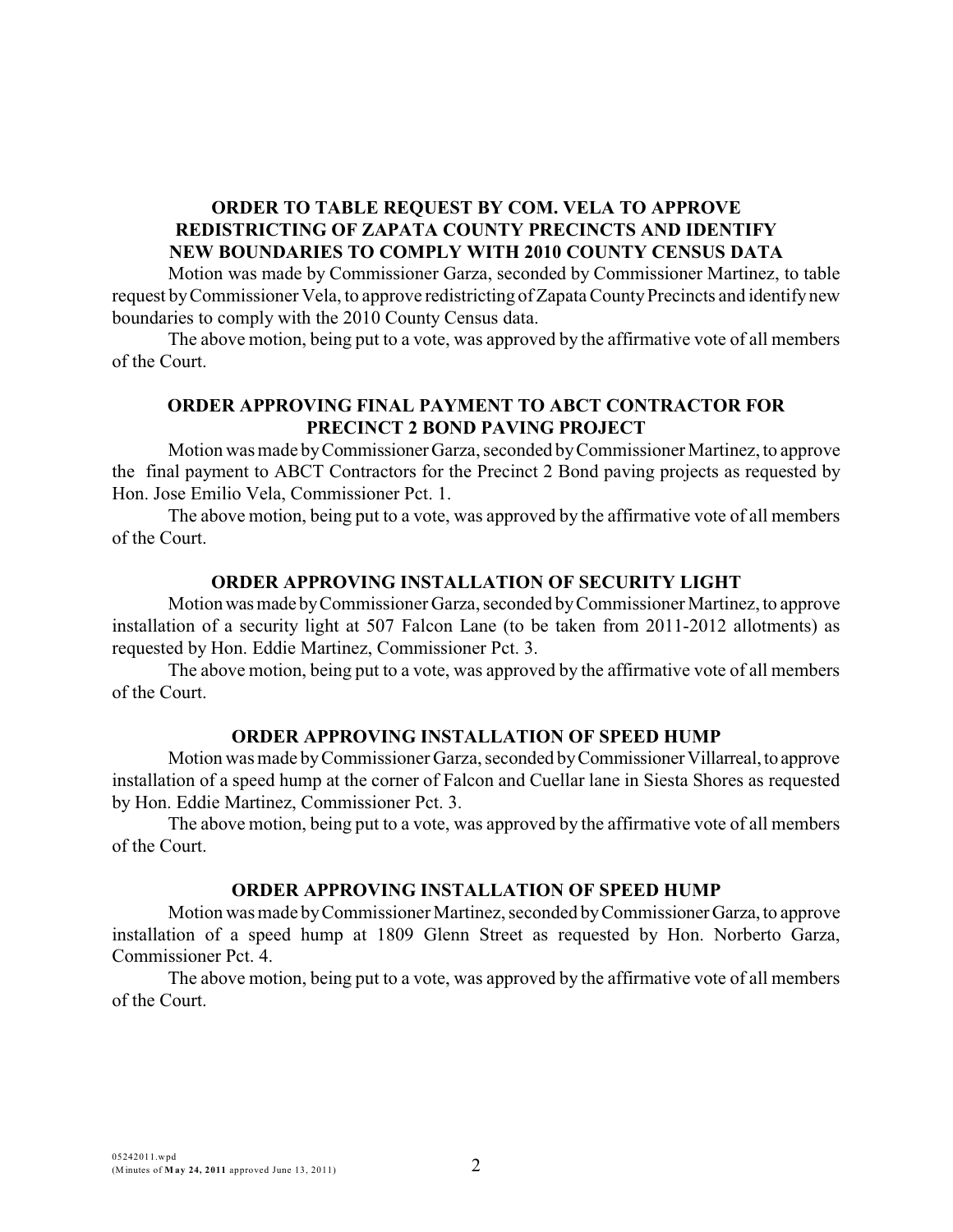## **ORDER TO TABLE REQUEST BY COMMISSIONER GARZA TO APPROVE PURCHASE OF FREEZERS FOR FOOD PANTRY**

Motionwasmade byCommissioner Martinez, seconded byCommissioner Villarreal,to table request by Commissioner Garza to purchase 4 freezers for the Food Pantry as requested by Hon. Norberto Garza, Commissioner Pct. 4.

The above motion, being put to a vote, was approved by the affirmative vote of all members of the Court.

### **ORDER APPROVING PAYMENT TO HILL COUNTRY SOFTWARE**

Motion was made by Commissioner Martinez, seconded by Commissioner Garza, to approve payment of the annual fees for Hill Country Software as requested by Doroteo N. Garza, County Auditor, and approve payment to Hill Country Software and Support for the time conversion fees to Budgetary Accounting System in the Treasurer's Office, in the total amount of \$9,500.00 from 10-409-3354 (Computer Expenses) as requested by Hon. Romeo Salinas, County Treasurer.

The above motion, being put to a vote, was approved by the affirmative vote of all members of the Court.

# **ORDER APPROVING IMPLEMENTATION OF ACH WITHDRAWAL FROM RETIREES BANK ACCOUNTS ON MONTHLY BASIS FOR PAYMENT OF RETIREE BENEFITS**

Motion was made byCommissioner Garza, seconded byCommissioner Martinez,to approve the implementation of an ACH withdrawal from retirees bank accounts on a monthly basis for payment of retiree benefits effective July 1. Retirees not having a bank account will be required to pay benefits in advance as requested by Nellie Treviño, Personnel Director.

The above motion, being put to a vote, was approved by the affirmative vote of all members of the Court.

### **ORDER APPROVING EXTENSION OF WATER AND SEWER SERVICES TO PARCEL OF LAND OWNED BY SENAIDA GRANGER AND JIM BOB GRANGER**

Motionwas made byCommissioner Garza, seconded byCommissioner Martinez, to approve extension of water and sewer services to a parcel of land owned by Senaida Granger and Jim Bob Granger as requested by Mr. and Mrs. Granger and Carlos Treviño, Jr., Water/Wastewater Director.

The above motion, being put to a vote, was approved by the affirmative vote of all members of the Court.

### **ORDER APPROVING COUNTY SEWER CONNECTION FOR GRINDER STATION LOCATED ON TRACT OF LAND OWNED BY MANUEL GONZALEZ, JR.**

Motion was made by Commissioner Garza, seconded by Commissioner Vela, to approve a county sewer connection for a grinder station located on a 5 acre tract of land owned by Manuel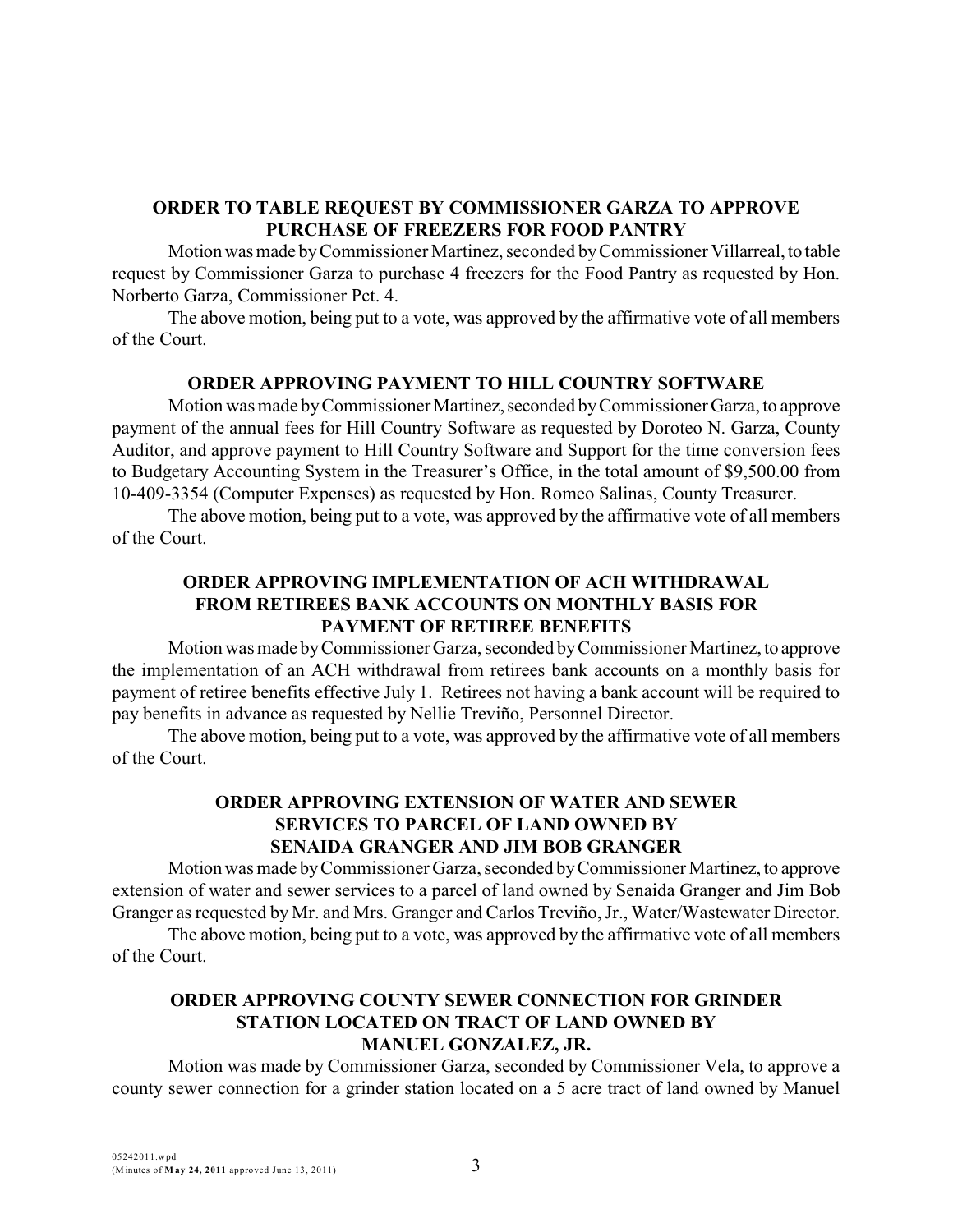Gonzalez, Jr. as requested by Mr. and Mrs. Manuel Gonzalez, Jr., and Carlos Treviño, Jr., Water/Wastewater Director.

The above motion, being put to a vote, was approved by the affirmative vote of all members of the Court.

### **ORDER APPROVING COUNTY WATER METER CONNECTION FOR TRACT OF LAND OWNED BY VALERIE ANN GONZALEZ**

Motion was made byCommissioner Martinez, seconded byCommissioner Garza, to approve county water meter connection for a 2 ½ acre tract of land owned by Valerie Ann Gonzalez as requested Carlos Treviño, Jr., Water/Wastewater Director.

The above motion, being put to a vote, was approved by the affirmative vote of all members of the Court.

# **ORDER APPROVING USE OF ZAPATA COUNTY PAVILION GROUNDS AS STARTING POINT FOR ZAPATA/LAREDO FUND RACE**

Motion was made byCommissioner Vela, seconded byCommissioner Villarreal, to approve the use of the Zapata County Pavilion grounds as the starting point for the Zapata/Laredo Fun Race. Charity benefits Casa La Esperanza Crisis PregnancyCenter as requested by Mike Doyle, Pro-Bike.

The above motion, being put to a vote, was approved by the affirmative vote of all members of the Court.

# **ORDER APPOINTING KARRAN WESTERMAN AS ZAPATA COUNTY REPRESENTATIVE FOR THE RIO GRANDE REGIONAL WATER AUTHORITY**

Motion was made byCommissioner Martinez, seconded byCommissioner Garza, to appoint Karran Westerman as Zapata County representative for the Rio Grande Regional Water Authority as requested by Karran Westerman, ZCV & CB.

The above motion, being put to a vote, was approved by the affirmative vote of all members of the Court.

# **ORDER AWARDING BID TO GUZMAN-JUAREZ BACKHOE SERVICES FOR ZAPATA COUNTY WATERWORKS RAW WATER LINE**

Motion was made by Commissioner Vela, seconded by Commissioner Garza, to award bid to Guzman-Juarez Backhoe Services for the Zapata County Waterworks Raw Water Line Project #7100420 as requested Rathmell Engineers.

The above motion, being put to a vote, was approved by the affirmative vote of all members of the Court.

#### **ADJOURN**

Motion to adjourn was made byCommissioner Garza, seconded byCommissioner Martinez, and being put to a vote, was approved by the affirmative vote of all members of the Court.